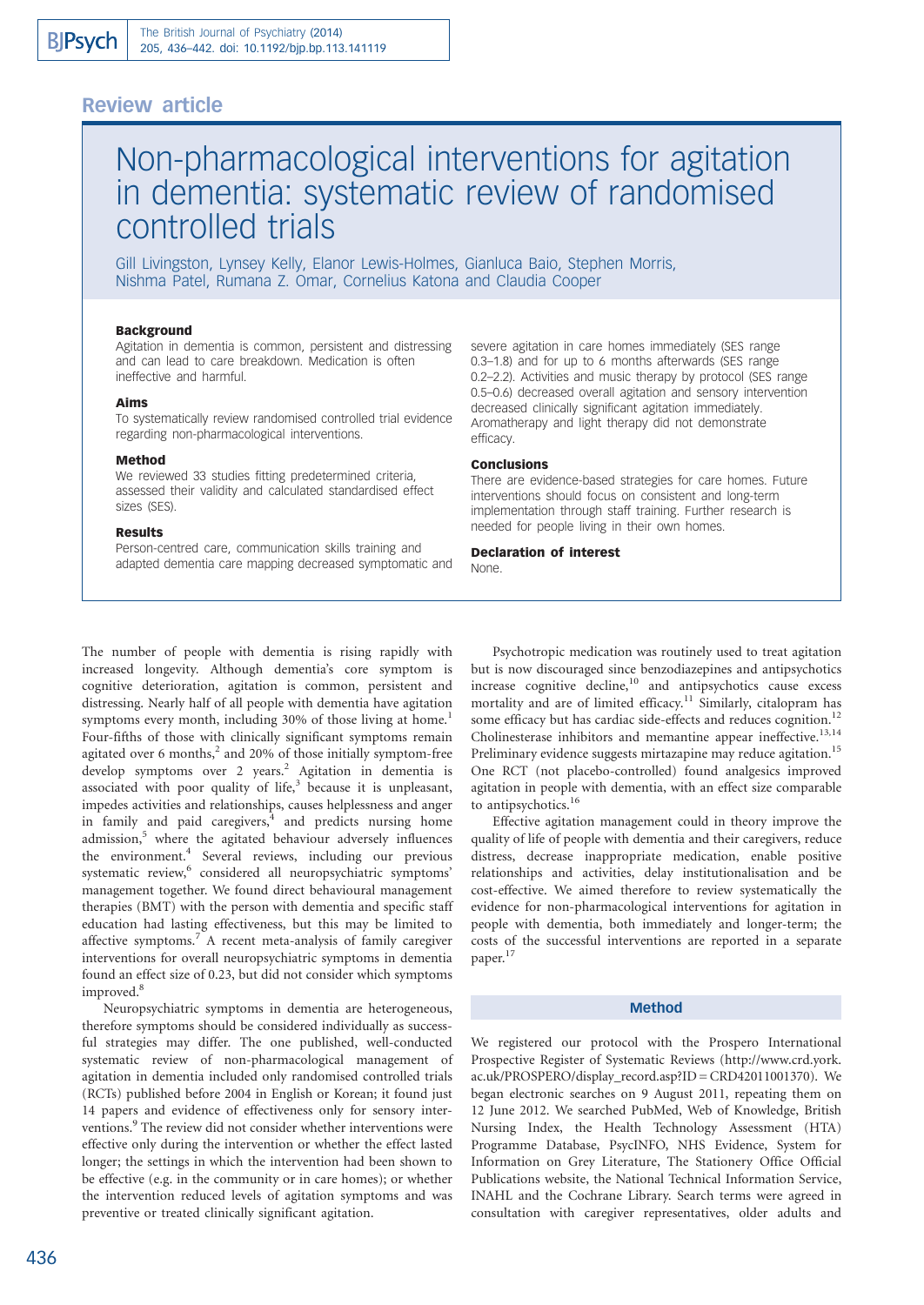professionals. We hand-searched included papers' reference lists and contacted all authors about other relevant studies. We translated eight non-English papers.

#### Inclusion and exclusion criteria

We included studies in any language that met the following criteria:

- (a) the participants all had dementia, or those with dementia were analysed separately;
- (b) the study evaluated non-pharmacological interventions for agitation, defined as inappropriate verbal, vocal or motor activity not judged by an outside observer to be an outcome of need,<sup>18</sup> encompassing physical and verbal aggression and wandering;
- (c) agitation was measured quantitatively;
- (d) a comparator group was reported or agitation was compared before and after the intervention.

We excluded studies if every individual was given psychotropic drugs or some participants received medication as the sole intervention. In this paper we report the highest-quality studies – randomised controlled trials (RCTs) with more than 45 participants – since none of the trials with a smaller sample size provided a full and appropriate sample size calculation.

# Data extraction

The first 20 search results were independently screened by G.L. and L.K. to assess exclusion procedure reliability. No paper was excluded incorrectly. All other papers were screened by L.K. and E.L.H. If exclusion was unclear, L.K., E.L.H. and G.L. discussed and reached consensus. Data extracted from the papers (by L.K. and E.L.H.) included methodological characteristics; description of the intervention; whether the intervention was applied to the person with dementia, family caregivers or staff; statistical methods; length of follow-up; diagnostic methods; and summary outcome data (immediate and longer-term). Paper quality, including bias, was scored independently by L.K. and E.L.H., discussing discrepancies with G.L. and/or G.B. They used Centre for Evidence-Based Medicine (CEBM) RCT evaluation criteria (http://www.cebm.net/index.aspx?o = 1025); this approach gives points for randomisation and its adequacy, participant and rater masking, outcome measures validity and reliability, power calculations and achievement, follow-up adequacy, accounting for participants, and whether analyses were intention to treat and appropriate. Possible scores range from 0 to 14 (highest quality). Where a randomised design was used but the intervention was not compared with the control group, we considered this a within-subject design, for example the study by Raglio et al.<sup>19</sup> We assigned CEBM evidence levels as follows:

- (a) level 1b: high-quality RCTs (these were at least single-blind, had follow-up rates of at least 80%, were sufficiently powered, used intention-to-treat analysis, had valid outcome measures and findings reported with relatively narrow confidence intervals);
- (b) level 2b: lower-quality RCTs.

# Intervention categories

The authors L.K., E.L.H. and G.L. categorised the interventions independently and then by consensus. The interventions were activities; music therapy (protocol-driven); sensory interventions (all involved touch, and some included additional sensory stimulation such as light); light therapy; training paid caregivers

in person-centred care or communication skills (interventions focused on improving communication with the person with dementia and finding out what they wanted), with and without supervision; dementia care mapping; aromatherapy; training family caregivers in behavioural management therapies or cognitive–behavioural therapy (CBT); exercise; cognitive stimulation therapy; and simulated presence therapy.

# Agitation level

We separated studies according to the inclusion criteria of participants in terms of level of symptoms of agitation: 1, no agitation symptom necessary for inclusion; 2, some agitation symptoms necessary for inclusion; 3, clinically significant agitation level; 4, level unspecified. We used the usual thresholds: a score above 39 on the Cohen-Mansfield Agitation Inventory (CMAI),<sup>20</sup> and a score above 4 on the Neuropsychiatric Inventory (NPI) agitation scale, $<sup>1</sup>$  to denote significant agitation.</sup>

# Statistical analysis

We decided a priori to meta-analyse when there were three or more RCTs investigating sufficiently homogeneous interventions using the same outcome measure, but no intervention met these criteria. To facilitate comparison across interventions and outcomes, where possible, we estimated interventions' standardised effect sizes (SES) with 95% confidence intervals.<sup>21</sup> In some studies the outcome was measured and reported at several time-points during the intervention. We used data from the last time-point to estimate the SES, since individual patient data were not available to incorporate repeated measures in the calculation. We also recalculated results for studies not directly comparing intervention and control groups but reporting only within-group comparisons and with one-tailed significance tests, so some of our results differ from the original analysis.

## **Results**

We found 1916 records, including 33 relevant RCTs with at least 45 participants (Fig. 1). Online Tables DS1 and DS2 list methodological characteristics, SES and quality ratings; Table DS1 contains the findings from interventions for which there appeared to be adequate evidence, and Table DS2 contains those for which there was not adequate evidence (either evidence that they were not effective or where there was simply insufficient evidence).

# Efficacious interventions

Working with the person with dementia

Activities. Five of the included RCTs implemented group activities; those with standard activities reduced mean agitation levels, and decreased symptoms in care homes while they were in place.22,23 One high-quality RCT found no additional effect on agitation of individualising activities according to functional level and interest,  $24$  although two lower-quality RCTs did.<sup>25,26</sup> All studies were in care homes except one, in which some participants attended a day centre and others lived in a care home. $27$  None specified a significant degree of agitation for inclusion. Only one study measured agitation after the intervention finished, and did not show effects at 1-week and 4-week follow-up.<sup>24</sup>

Although activities in care homes reduced levels of agitation significantly while in place, there is no evidence regarding longer-term effect, and it is unclear whether individualising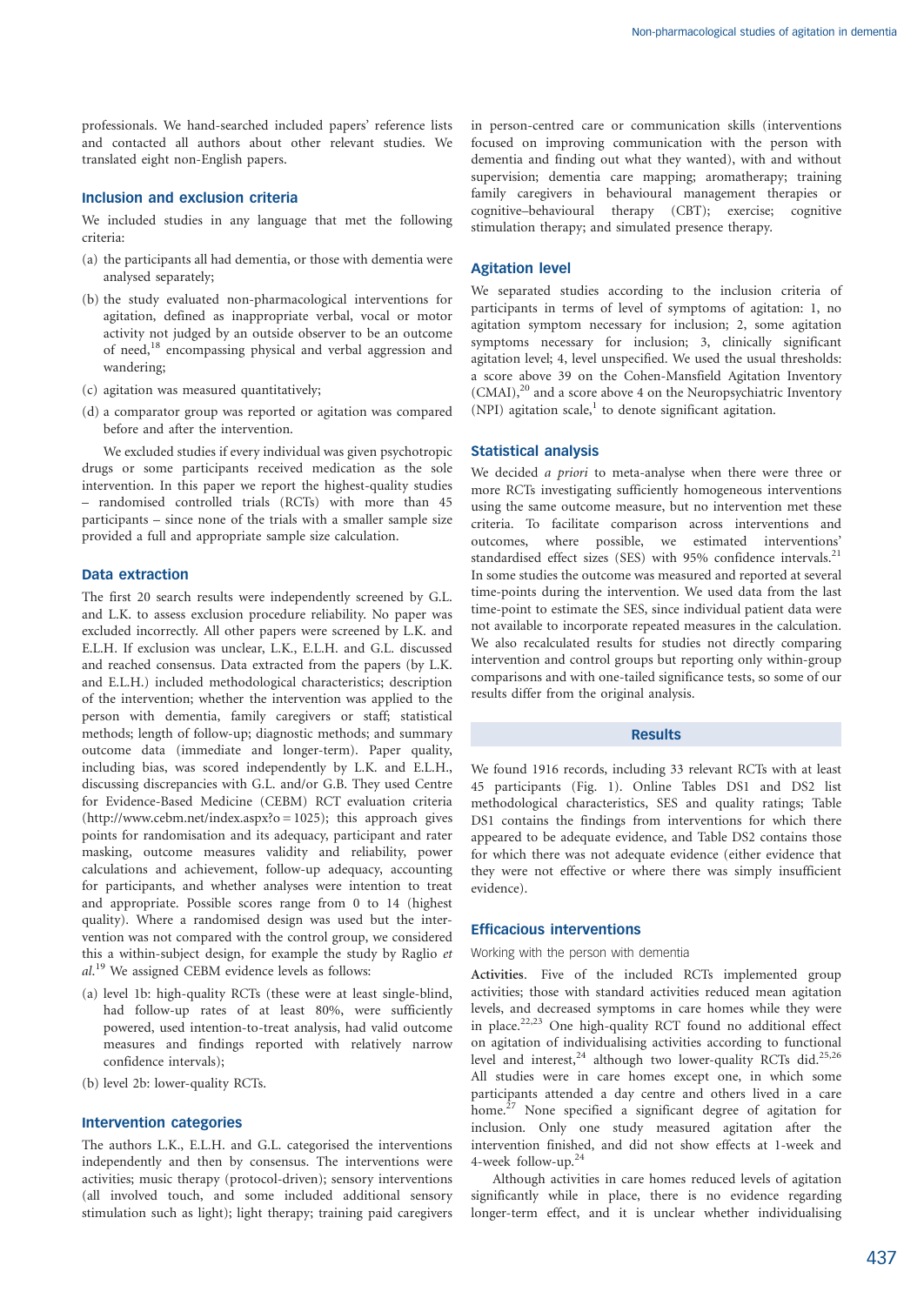

Fig. 1 Study search profile (CEBM, Centre for Evidence-Based Medicine; RCT, randomised controlled trial).

activities further reduces agitation. There is no evidence for activities in severe agitation or outside care homes.

Music therapy. Three RCTs, all in care homes, evaluated music therapy by trained therapists using a specific protocol – typically involving warming up with a well-known song, listening to and then joining in with the music.<sup>28-30</sup> The largest study, which included participants irrespective of agitation level, found music therapy twice a week for 6 weeks was effective compared with the usual care group.<sup>28</sup> A second study found a significant effect in comparison with a reading group,<sup>30</sup> and the third found a borderline significant effect.<sup>29</sup> Reduction in symptoms of agitation was immediate (SES = 0.5–0.9). There is little evidence longerterm, and no evidence for people with severe agitation or outside care homes.

#### Sensory interventions

Five RCTs of sensory interventions, all in care homes, targeted perceived understimulation of people with dementia. Some focused on touch, such as massage; others were multisensory interventions of tactile, light and auditory stimulation, such as Snoezelen therapy.<sup>22,31–34</sup> Studies comparing touch found a significant improvement in symptomatic and clinically significant agitation compared with usual care. $22,34$  We report three 'therapeutic touch' studies; defined as a healing-based touch intervention focusing on the whole person.<sup>31–33</sup> Despite therapeutic touch being efficacious in before-and-after analyses, in betweengroup analyses therapeutic touch tended towards being less

efficacious than ordinary massage or usual treatment. Sensory interventions significantly improved symptomatic agitation and clinically significant agitation during the intervention, but therapeutic touch did not demonstrate added advantage, and there is insufficient evidence about long-term effects or in settings outside care homes.

#### Working through care-home staff

Person-centred care, communication skills training and dementia care mapping all seek to change the caregiver's perspective, communication with and thoughts about people with dementia, encouraging the caregiver to see and treat them as individuals rather than being task-focused. Training paid caregivers in these techniques was investigated in five RCTs.<sup>35-39</sup> All interventions included supervision during training and implementation.

Person-centred care. One high-quality study of person-centred care training found severe agitation significantly improved during the intervention and 8 weeks later.<sup>35</sup> Two studies of improving communication skills or person-centred care for participants with symptomatic agitation found significant improvements compared with the control group during the intervention,<sup>37,38</sup> and up to 6 months afterwards.37 A large study including participants without high agitation levels found agitation improved significantly during 8 weeks of person-centred care training and 20 weeks later.<sup>36</sup> One small study, where participants' agitation levels were unspecified, showed immediate improvement in agitation during bathing compared with the control group.<sup>39</sup>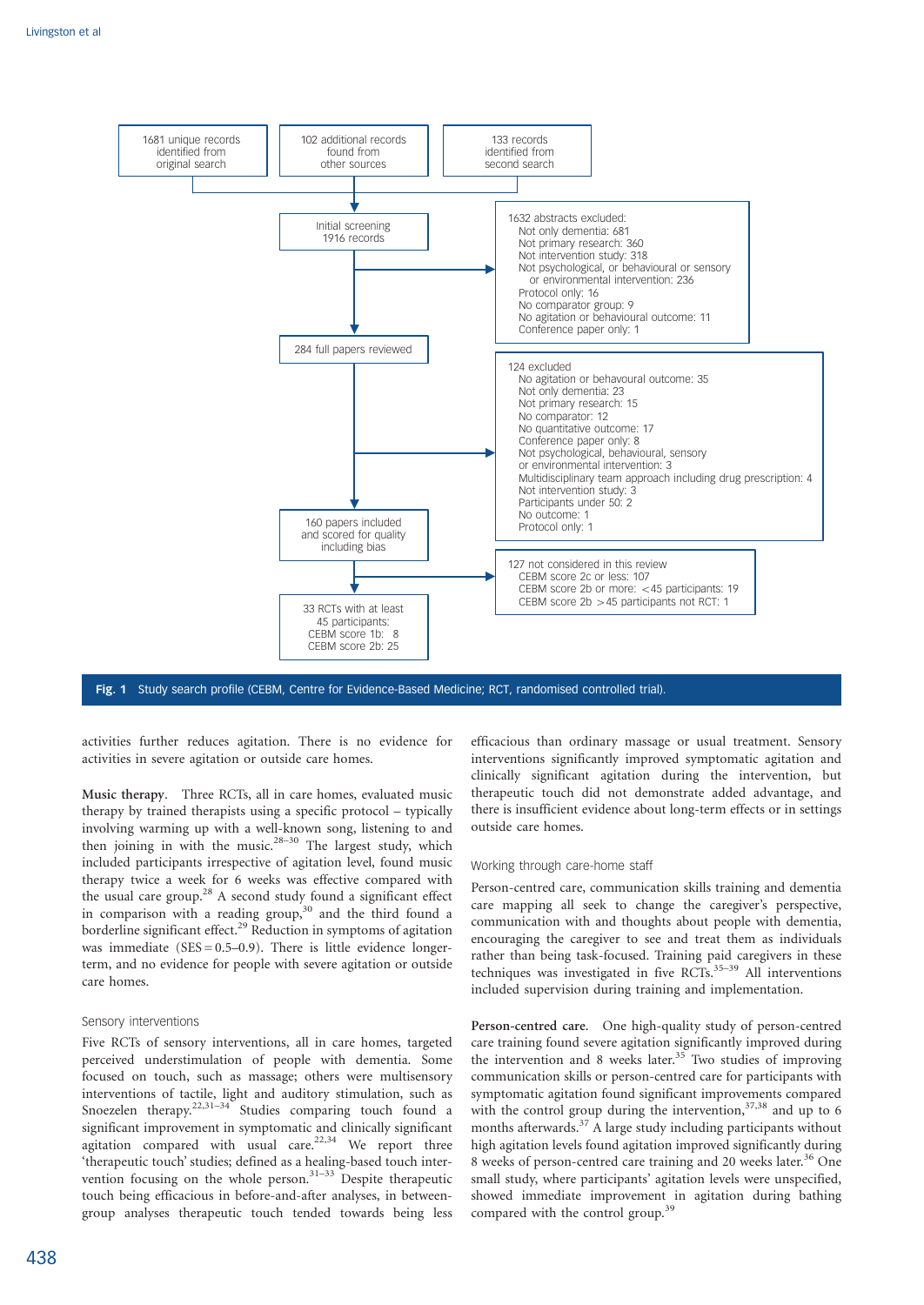Dementia care mapping. One large, high-quality care home study evaluated dementia care mapping. The researchers observed and assessed each resident's behaviour, factors improving wellbeing and potential triggers; explained the results to caregivers, and supported proposed change implementation. Severe agitation decreased during the intervention and 4 months afterwards.<sup>35</sup>

Effect sizes. Training paid care-home staff in communication skills, person-centred care or dementia care mapping with supervision during implementation was significantly effective for symptomatic and severe agitation immediately  $(SES = 0.3-1.8)$ and for up to 6 months  $(SES = 0.2 - 2.2)$ . There was no evidence in other settings.

# Interventions without evidence of efficacy

#### Working with the person with dementia

Light therapy. Light therapy hypothetically reduces agitation through manipulating circadian rhythms, typically by 30–60 min daily bright light exposure. We included three RCTs, all in care homes.<sup>40–42</sup> Among participants with some or significant agitation, light therapy either increased agitation or did not improve it. The SES was 0.2 (for improvement) to 4.0 (for worsening symptoms) compared with the control group. There is therefore no evidence that light therapy reduces symptomatic or severe agitation in care homes and it may worsen it.

Aromatherapy. The two RCTs of aromatherapy both took place in care homes.43,44 One large, high-quality blinded study found no immediate or long-term improvement relative to the control group for participants with severe agitation.<sup>44</sup> The other, non-blinded, study found significant improvement compared with the control group.43 When assessors are masked to the intervention, aromatherapy has not been shown to reduce agitation in care homes.

Training family caregivers in BMT. Two high-quality studies found no immediate or longer-term effect (at 3 months, 6 months or 12 months) of either four or eleven sessions training family caregivers in BMT for severe or symptomatic agitation in people with dementia living at home.<sup>45,46</sup> Two studies training family caregivers in CBT for people with severe agitation also found no improvement compared with controls. $47,48$  There is thus highquality evidence that teaching family caregivers BMT or CBT is ineffective for severe agitation, but insufficient evidence to draw conclusions regarding symptomatic agitation.

#### Interventions with insufficient evidence

For the following interventions there was insufficient evidence to make a definitive recommendation.

#### Exercise

There is no evidence that exercise is effective. The one sufficiently sized exercise RCT was conducted in a care home and found no effect on agitation levels either immediately or 7 weeks later.

#### Training caregivers without supervision

Training in communication skills and person-centred care without supervision was ineffective.<sup>49,50</sup>

#### Other interventions

One study found that simulated presence therapy – playing a recording mimicking a telephone conversation with a relative when the participant was agitated – was not effective.<sup>51</sup> One study testing a mixed psychosocial intervention, including massage and promoting residents' activities of daily living skills, did not find agitation improved significantly compared with the control group.<sup>52</sup>

# Standardised effect sizes

Figure 2 illustrates the effect of person-centred care, communication, dementia care mapping, music therapy and activities in reducing agitation. Long-term effects (in months) of changing the way caregivers interact with residents are at least as good as the short-term effects.<sup>35,38</sup>

#### **Discussion**

This is the first up-to-date systematic review to focus on agitation. It uniquely analyses whether the intervention was potentially preventive, by reducing mean levels of agitation symptoms including those not clinically significant at baseline or managed clinically significant agitation; whether effects were observed only while the intervention was in place or lasted longer; and the settings in which the intervention had been shown to be effective: the community or in care homes.

#### Effective interventions

Effective interventions seem to work through care staff, particularly in the long term. There is convincing evidence that when implementation is supervised, interventions that aim to communicate with people with dementia, helping staff to understand and fulfil their wishes, reduce symptomatic and severe agitation during the intervention and for 3–6 months afterwards. This suggests that training paid caregivers in communication, person-centred care skills or dementia care mapping are clinically important interventions, as shown by a 30% decrease in agitation<sup>43</sup> or a standardised effect size of 0.2, which is clinically small, 0.5 medium and 0.8 large.<sup>53</sup>

Sensory interventions significantly improved agitation of all severities while in place. Therapeutic touch had no added advantage. We also found replicated, good-quality evidence that activities and music therapy by protocol reduce overall and symptomatic agitation in care homes while in place. Although we were surprised that individualised activities were no more effective than prescribed activities, the low numbers in the activity intervention groups may suggest that it was only those who were particularly suited to the activity who participated. There is no evidence for severe agitation. Theory-based activities (neurodevelopmental and Montessori) were no more effective than other pleasant activities.

# Other interventions

Light therapy does not appear to be effective and may be harmful. Non-blinded interventions with aromatherapy appeared effective, possibly owing to rater bias, but masked raters do not find it effective. Training family caregivers in BMT and CBT interventions for the person with dementia was not effective. Learning complex theories and skills and maintaining fidelity to an intervention may be almost impossible to combine with looking after a family member with dementia and agitation on a 24-hour basis.

## Strengths and weaknesses of the study

This is an exhaustive systematic review; two raters independently evaluated studies to ensure reliability in study inclusion and quality ratings. We searched all health and social sciences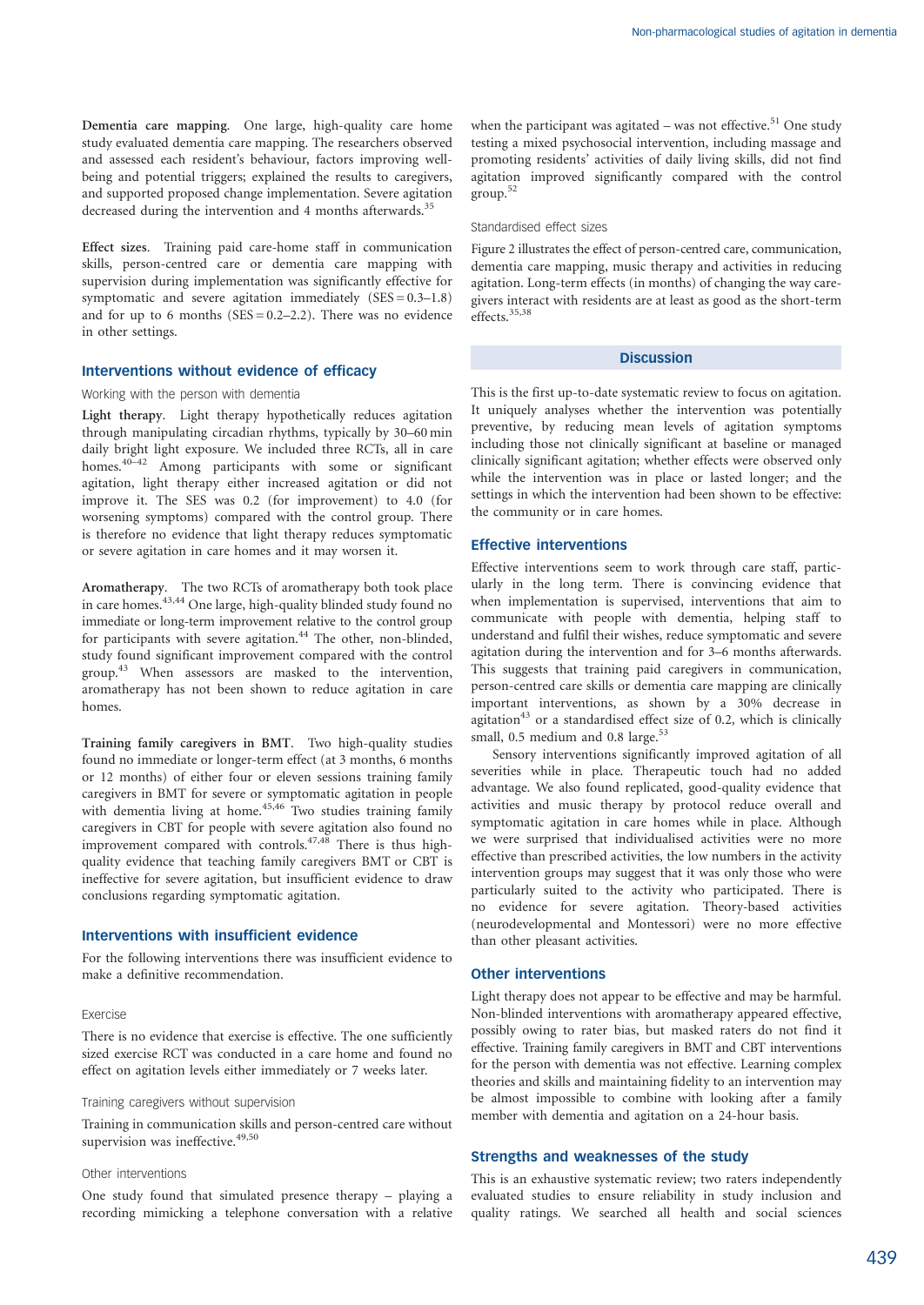

Fig. 2 Standardised effect size and 95% confidence intervals where calculable of randomised controlled trials compared with controls for each reported outcome immediately and in the longer term.

databases, translated non-English publications, reduced publication bias by searching the grey literature and asking experts about other studies, then repeated our searches. Some interventions were multicomponent and we made judgements about which category they belonged in and described them in the text. Most interventions had been tried only in care homes and we do not know their effect or practicality in people's own homes where most people with dementia live. Although we excluded interventions in which all participants received medication, we cannot assess if medication use was uneven in different arms. Most studies included participants with any dementia and we cannot comment on the effect of interventions on different dementia subtypes.

Studies were heterogeneous in both intervention and measuring effects. This meant we were unable to meta-analyse and our conclusions are mostly based on a qualitative synthesis. Many studies were underpowered, possibly because residents were unwilling or unable to participate, or of low quality and therefore excluded. There were only eight level 1 studies and this is not evidence of lack of efficacy; there were several interventions with

insufficient evidence to draw conclusions. Several interventions were implemented differently to usual practice and this may have altered the effect, for example in dementia care mapping.<sup>35</sup> Finally, although most studies used the CMAI many did not, and the definition of agitation varied between studies.

# Other research

Early studies did not have the opportunity to use valid instruments for agitation; these now exist but may vary in their sensitivity to detect change. Differences in effect sizes between study results may therefore sometimes be due to instrument difference. Thus although our study's strength is the literature integration, it underlines how much more work is needed. There are some RCTs currently in progress which should add to the evidence base. A recent study, considering overall neuropsychiatric symptoms (in contrast to our review specifically about agitation) found working with family caregivers to be effective, and it would be useful to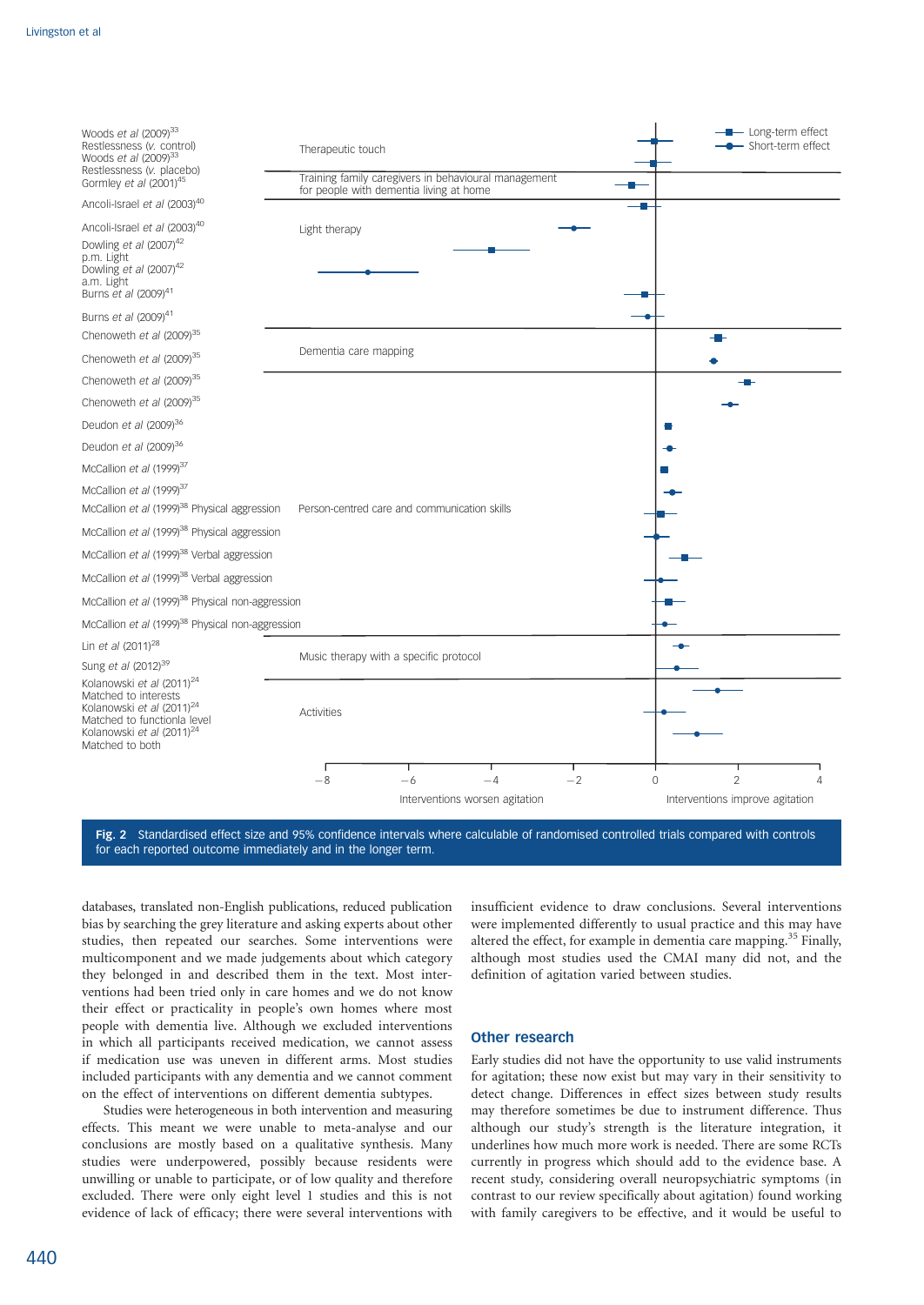examine which symptoms contributed to this effect and if it were mood rather than agitation.<sup>8</sup>

# Study implications

Although agitation in dementia has been regarded as due to brain changes, our findings suggest agitation also arises from lack of understanding or unmet needs in someone whose dementia makes them unable to explain or understand this. This is in line with the need-driven, dementia-compromised behaviour theory of Algase et al,<sup>54</sup> and the hypothesis of Kitwood & Bredin that behaviours arise from need and occur when care is task-driven not personcentred (relevant to all neuropsychiatric symptoms).<sup>55</sup> Our findings suggest clinicians should stop considering agitation as an entity but instead often as a symptom of lack of understanding or unmet need that the person with dementia is unable to explain or understand. This may be physical discomfort or need for stimulation, emotional comfort or communication.

# Future research

More evidence is required about implementing group activities in care homes over longer periods to prevent agitation. We recommend the development and evaluation of a manual-based training for staff in care homes employing interventions with evidence for efficacy, to allow translation to different settings. We suggest these interventions should focus on changing culture to implement programmes permanently. In general it seems that there is no evidence about settings outside care homes. The lack of effective interventions, despite 70–80% of people with dementia living at home and the potential of interventions to delay care home admission, suggests further research should start from qualitative interviews considering how agitation is experienced by people with dementia living at home, and how their families manage. This, together with synthesised evidence from other settings, could help in the development of a pilot intervention. Our review may suggest that it should have elements of sensory stimulation (including music), activities and teaching the family caregiver communication skills, to change themselves rather than the person with dementia.

Gill Livingston, MD, Lynsey Kelly, BSc, Elanor Lewis-Holmes, BSc, Unit of Mental Health Sciences, **Gianluca Baio**, PhD, Departments of Statistical Science and PRIMENT Clinical Trials Unit, Stephen Morris, PhD, Nishma Patel, MSc, Department of Applied Health Research, **Rumana Z. Omar**, PhD, Departments of Statistical Science and PRIMENT Clinical Trials Unit, Cornelius Katona, MD, Claudia Cooper, PhD, Unit of Mental Health Sciences, University College London, UK

Correspondence: Professor Gill Livingston, Charles Bell House, 67–73 Riding House Street, London W1W 7EH, UK. Email: g.livingston@ucl.ac.uk

First received 30 Oct 2013, final revision 29 Apr 2014, accepted 12 Jul 2014

# Funding

This article presents independent research commissioned by the UK National Institute for Health Research (NIHR) Health Technology Assessment Programme: HTA 10/43/01. The views and opinions expressed therein are those of the authors and do not necessarily reflect those of the HTA Programme, NIHR, the National Health Service or the Department of Health. The study was sponsored by University College London. Neither funders nor sponsors had a role in the study design and the collection, analysis, and interpretation of data and the writing of the article and the decision to submit it for publication. The researchers were independent from funders and sponsors.

#### Acknowledgements

We wish to thank Shirley Nurock, dementia family carer, for her thoughts and contributions.

#### References

- 1 Ryu SH, Katona C, Rive B, Livingston G. Persistence of and changes in neuropsychiatric symptoms in Alzheimer disease over 6 months – the LASER-AD study. Am J Geriatr Psychiatry 2005; 13: 976–83.
- 2 Savva GM, Zaccai J, Matthews FE, Davidson JE, McKeith J, Brayne C, et al. Prevalence, correlates and course of behavioural and psychological symptoms of dementia in the population. Br J Psychiatry 2009; **194**: 212–9.
- 3 Wetzels RB, Zuidema SU, de Jonghe JFM, Verhey FRJ, Koopmans RTCM. Determinants of quality of life in nursing home residents with dementia. Dementia and Geriatric Cognitive Disorders 2010; 29: 189–97.
- 4 Draper B, Snowdon J, Meares S, Turner J, Gonski P, McMinn B, et al. Case-controlled study of nursing home residents referred for treatment of vocally disruptive behavior. Int Psychogeriatr 2000; 12: 333–44.
- 5 Morris LW, Morris RG, Britton PG. The relationship between marital intimacy, perceived strain and depression in spouse caregivers of dementia sufferers. Br J Med Psychol 1988; 61: 231–6.
- 6 Livingston G, Johnston K, Katona C, Paton J, Lyketsos CG. Systematic review of psychological approaches to the management of neuropsychiatric symptoms of dementia. Am J Psychiatry 2005; 162: 1996–2021.
- 7 National Institute for Clinical Excellence, Social Care Institute for Excellence. Dementia: Supporting People with Dementia and Their Carers in Health and Social Care. NICE/SCIE, 2006.
- 8 Brodaty H, Arasaratnam C. Meta-analysis of nonpharmacological interventions for neuropsychiatric symptoms of dementia. Am J Psychiatry 2012; 169: 946–53.
- 9 Kong EH, Evans LK, Guevara JP. Nonpharmacological intervention for agitation in dementia: a systematic review and meta-analysis. Aging Ment Health 2009; 13: 512–20.
- 10 Bierman EJ, Comijs HC, Gundy CM, Sonnenberg C, Jonker C, Beekman AT. The effect of chronic benzodiazepine use on cognitive functioning in older persons: good, bad or indifferent? Int J Geriatr Psychiatry 2007; 22: 1194–200.
- 11 Maher AR, Maglione M, Bagley S, Suttorp M, Hu JH, Ewing B, et al. Efficacy and comparative effectiveness of atypical antipsychotic medications for off-label uses in adults: a systematic review and meta-analysis. JAMA 2011; 306: 1359–69.
- 12 Porsteinsson AP, Drye LT, Pollock BG, Devanand DP, Frangakis C, Ismail Z, et al. Effect of citalopram on agitation in Alzheimer disease: the CitAD randomized clinical trial. JAMA 2014; 311: 682–91.
- 13 Howard RJ, Juszczak E, Ballard CG, Bentham P, Brown RG, Bullock R, et al. Donepezil for the treatment of agitation in Alzheimer's disease. N Engl J Med 2007; 357: 1382–92.
- 14 Fox C, Crugel M, Maidment I, Auestad BH, Coulton S, Treloar A, et al. Efficacy of memantine for agitation in Alzheimer's dementia: a randomised double-blind placebo controlled trial. PLoS One 2012; 7: e35185.
- 15 Banerjee S, Hellier J, Dewey M, Romeo R, Ballard C, Baldwin R, et al. Sertraline or mirtazapine for depression in dementia (HTA-SADD): a randomised, multicentre, double-blind, placebo-controlled trial. Lancet 2011; 378: 403–11.
- 16 Husebo BS, Ballard C, Sandvik R, Nilsen OB, Aarsland D. Efficacy of treating pain to reduce behavioural disturbances in residents of nursing homes with dementia: cluster randomised clinical trial. BMJ 2011; 343: d4065.
- 17 Livingston G, Kelly L, Lewis-Holmes E, Baio G, Morris S, Patel N, et al. A systematic review of the clinical effectiveness and cost-effectiveness of sensory, psychological and behavioural interventions for managing agitation in older adults with dementia. Health Technol Assess 2014; 18: 1–226, v–vi.
- 18 Cohen-Mansfield J, Billig N. Agitated behaviors in the elderly. I. A conceptual review. J Am Geriatr Soc 1986; 34: 711–21.
- 19 Raglio A, Bellelli G, Traficante D, Gianotti M, Ubezio MC, Villani D, et al. Efficacy of music therapy in the treatment of behavioral and psychiatric symptoms of dementia. Alzheimer Dis Assoc Disord 2008; 22: 158–62.
- 20 Cohen-Mansfield J, Marx MS, Dakheel-Ali M, Regier NG, Thein K, Freedman L. Can agitated behavior of nursing home residents with dementia be prevented with the use of standardized stimuli? J Am Geriatr Soc 2010; 58: 1459–64.
- 21 Hedges L. Distribution theory for Glass's estimator of effect size and related estimators. J Educ Behav Stat 1981; 6: 107–28.
- 22 Lin LC, Yang MH, Kao CC, Wu SC, Tang SH, Lin JG. Using acupressure and Montessori-based activities to decrease agitation for residents with dementia: a cross-over trial. J Am Geriatr Soc 2009; 57: 1022–9.
- 23 Buettner LL, Ferrario J. Therapeutic recreation-nursing team: a therapeutic intervention for nursing home residents with dementia. Ann Therap Rec 1997; 7: 21.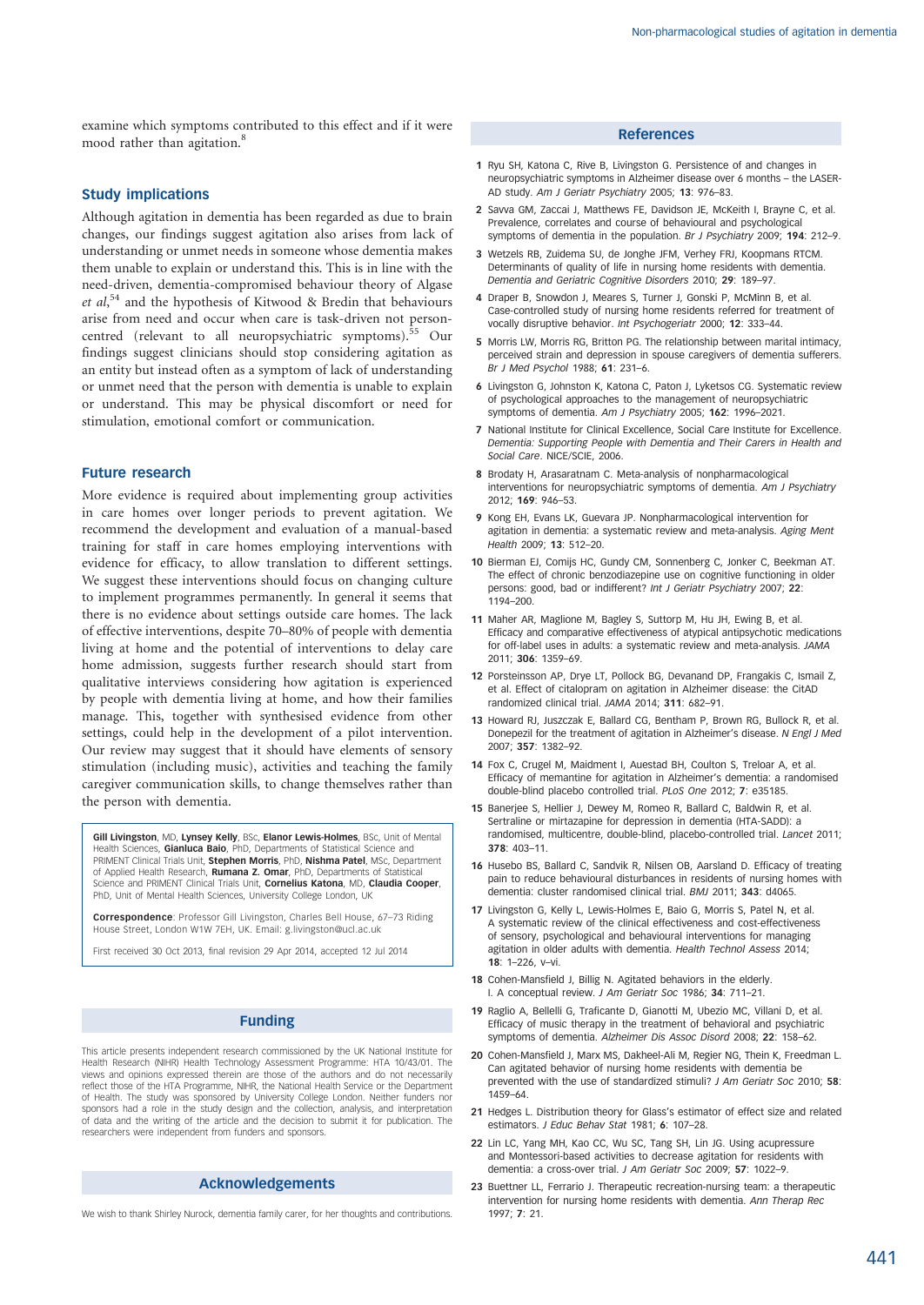- 24 Kolanowski A, Litaker M, Buettner L, Moeller J, Costa PT. A randomized clinical trial of theory-based activities for the behavioral symptoms of dementia in nursing home residents. J Am Geriatr Soc 2011; 59: 1032–41.
- 25 Kovach C, Cashin S, Taneli Y, Dohearty P, Schlidt A, Silva-Smith A. Effects of the BACE intervention on agitation of demented residents in longterm care. Gerontologist 2003; 43: 233.
- 26 Cohen-Mansfield J, Jensen B. Do interventions bringing current self-care practices into greater correspondence with those performed premorbidly benefit the person with dementia? A pilot study. Am J Alzheimer Dis Other Demen 2006; 21: 312–7.
- 27 Cohen-Mansfield J. Parpura-Gill A. Golander H. Utilization of self-identity roles for designing interventions for persons with dementia. J Gerontol Ser B: Psychol SciSoc Sci 2006; 61B: 202–12.
- 28 Lin Y, Chu H, Yang CY, Chen CH, Chen SG, Chang HJ, et al. Effectiveness of group music intervention against agitated behavior in elderly persons with dementia. Int J Geriatr Psychiatry 2011; 26: 670-8.
- 29 Sung HC, Lee WL, Li TL, Watson R. A group music intervention using percussion instruments with familiar music to reduce anxiety and agitation of institutionalized older adults with dementia. Int J Geriatr Psychiatry 2012; 27: 621–7.
- 30 Cooke ML, Moyle W, Shum DH, Harrison SD, Murfield JE. A randomized controlled trial exploring the effect of music on agitated behaviours and anxiety in older people with dementia. Aging Ment Health 2010; 14: 905–16.
- 31 Hawranik P, Johnston P, Deatrich J. Therapeutic touch and agitation in individuals with Alzheimer's disease. West J Nurs Res 2008; 30: 417–34.
- 32 Woods DL, Craven RF, Whitney J. The effect of therapeutic touch on behavioral symptoms of persons with dementia. Altern Ther Health Med 2005; 11: 66–74.
- 33 Woods DL, Beck C, Sinha K. The effect of therapeutic touch on behavioral symptoms and cortisol in persons with dementia. Forsch Komplementmed  $2009$ ; 16: 181-9
- 34 Van Weert JCM, van Dulmen AM, Spreeuwenberg PMM, Ribbe MW, Bensing JM. Behavioral and mood effects of Snoezelen integrated into 24-hour dementia care. J Am Geriatr Soc 2005; 53: 24–33.
- 35 Chenoweth L, King MT, Jeon YH, Brodaty H, Stein-Parbury J, Norman R, et al. Caring for Aged Dementia Care Resident Study (CADRES) of person-centred care, dementia-care mapping, and usual care in dementia: a clusterrandomised trial. Lancet Neurol 2009; 8: 317–25.
- 36 Deudon A, Maubourguet N, Gervais X, Leone E, Brocker P, Carcaillon L, et al. Non-pharmacological management of behavioural symptoms in nursing homes. Int J Geriatr Psychiatry 2009; 24: 1386-95.
- 37 McCallion P, Toseland RW, Freeman K, An evaluation of a Family Visit Education Program. J Am Geriatr Soc 1999; 47: 203–14.
- 38 McCallion P, Toseland RW, Lacey D, Banks S. Educating nursing assistants to communicate more effectively with nursing home residents with dementia. Gerontologist 1999; 39: 546–58.
- 39 Sloane PD, Hoeffer B, Mitchell CM, McKenzie DA, Barrick AL, Rader J, et al. Effect of person-centered showering and the towel bath on bathingassociated aggression, agitation, and discomfort in nursing home residents with dementia: a randomized, controlled trial. J Am Geriatr Soc 2004; 52: 1795–804.
- 40 Ancoli-Israel S, Martin JL, Gehrman P, Shochat T, Corey-Bloom J, Marler M, et al. Effect of light on agitation in institutionalized patients with severe Alzheimer disease. Am J Geriatr Psychiatry 2003; 11: 194–203.
- 41 Burns A, Allen H, Tomenson B, Duignan D, Byrne J. Bright light therapy for agitation in dementia: a randomized controlled trial. Int Psychogeriatr 2009; 21: 711–21.
- 42 Dowling GA, Graf CL, Hubbard EM, Luxenberg JS. Light treatment for neuropsychiatric behaviors in Alzheimer's Disease. West J Nurs Res 2007; 29: 961–75.
- 43 Ballard CG, O'Brien JT, Reichelt K, Perry EK. Aromatherapy as a safe and effective treatment for the management of agitation in severe dementia: the results of a double-blind, placebo-controlled trial with Melissa. J Clin Psychiatry 2002; 63: 553–8.
- 44 Burns A, Perry E, Holmes C, Francis P, Morris J, Howes MJ, et al. A double-blind placebo-controlled randomized trial of Melissa officinalis oil and donepezil for the treatment of agitation in Alzheimer's disease. Dementia Geriatr Cogn Disord 2011; 31: 158–64.
- 45 Gormley N, Lyons D, Howard R. Behavioural management of aggression in dementia: a randomized controlled trial. Age Ageing 2001; 30: 141-5.
- 46 Teri L, Logsdon RG, Peskind E, Raskind M, Weiner MF, Tractenberg RE, et al. Treatment of agitation in AD – a randomized, placebo-controlled clinical trial. Neurology 2000; 55: 1271-8.
- 47 Wright LK, Litaker M, Laraia MT, DeAndrade S. Continuum of care for Alzheimer's disease: a nurse education and counseling program. Issues Ment Health Nurs 2001; 22: 231–52.
- 48 Huang HL, Shyu YIL, Chen MC, Chen ST, Lin LC. A pilot study on a home-based caregiver training program for improving caregiver self-efficacy and decreasing the behavioral problems of elders with dementia in Taiwan. Int J Geriatr Psychiatry 2003; 18: 337–45.
- 49 Magai C, Cohen CI, Gomberg D. Impact of training dementia caregivers in sensitivity to nonverbal emotion signals. Int Psychogeriatr 2002; 14: 25–38.
- 50 Finnema E, Droes RM, Ettema T, Ooms M, Ader H, Ribbe M, et al. The effect of integrated emotion-oriented care versus usual care on elderly persons with dementia in the nursing home and on nursing assistants: a randomized clinical trial. Int J Geriatr Psychiatry 2005; 20: 330–43.
- 51 Camberg L, Woods P, Ooi WL, Hurley A, Volicer L, Ashley J, et al. Evaluation of Simulated Presence: a personalized approach to enhance well-being in persons with Alzheimer's disease. J Am Geriatr Soc 1999; 47: 446–52.
- 52 Beck CK, Vogelpohl TS, Rasin JH, Uriri JT, O'Sullivan P, Walls R, et al. Effects of behavioral interventions on disruptive behavior and affect in demented nursing home residents. Nurs Res 2002; 51: 219–28.
- 53 Long PW. When is a Difference Between Two Groups Significant? Internet Mental Health, 2011 (http://www.mental health.com/dis-rs/ rs-effect\_size. html).
- 54 Algase DL, Beck C, Kolanowski A, Whall A, Berent S, Richards K, et al. Need-driven dementia-compromised behavior: an alternative view of disruptive behavior. Am J Alzheimers Dis Other Demen 1996; 11: 10–9.
- 55 Kitwood T, Bredin K. Towards a theory of dementia care: personhood and well-being. Ageing Soc 1992; 12: 269–87.
- 56 Remington R. Calming music and hand massage with agitated elderly. Nurs Res 2002; 51: 317–23.
- 57 Weiner MF, Tractenberg RE, Sano M, Logsdon R, Teri L, Galasko D, et al. No long-term effect of behavioral treatment on psychotropic drug use for agitation in Alzheimer's disease patients. J Geriatr Psychiatry Neurol 2002;  $15:95-8$
- 58 Eggermont LH, Blankevoort CG, Scherder EJ. Walking and night-time restlessness in mild-to-moderate dementia: a randomized controlled trial. Age Ageing 2010; 39: 746–9.
- 59 Hong GR. [Effects of multisensory stimulation using familiarity: persons with dementia in long-term care facility in Koreal. J Korean Acad Nurs 2011;  $A1.528-38$

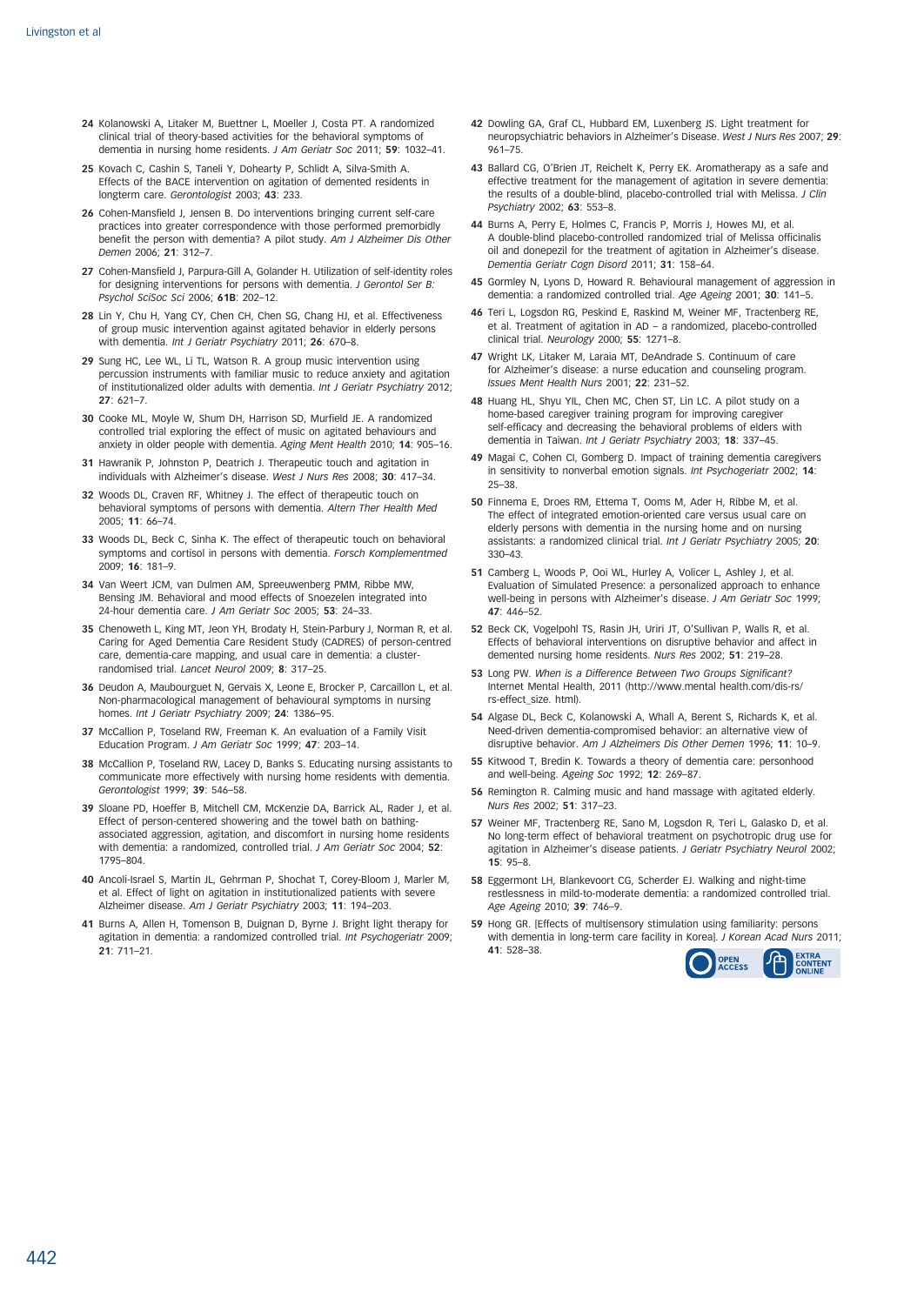| Data<br>Table DS1 Interventions with evidence of usefulness |                                            |                                           |                  |                  |                                          |                                                                                                           |                                            |                                                                        |                                                                                                  |                                                        |                             |
|-------------------------------------------------------------|--------------------------------------------|-------------------------------------------|------------------|------------------|------------------------------------------|-----------------------------------------------------------------------------------------------------------|--------------------------------------------|------------------------------------------------------------------------|--------------------------------------------------------------------------------------------------|--------------------------------------------------------|-----------------------------|
| Study                                                       | Type of<br>intervention                    | Degree of<br>agitation of<br>participants | Quality<br>grade | Quality<br>score | Total<br>participants,<br>$\overline{n}$ | Therapeutic<br>regimen                                                                                    | Separate<br>control group                  | Immediate<br>outcome <sup>a</sup>                                      | <b>SES (95% CI)</b>                                                                              | Long-term<br>outcome <sup>a</sup>                      | <b>SES</b><br>(95% CI)      |
| <b>Buettner</b><br>& Ferrario<br>$(1997)^{23}$              | Activities                                 | None                                      | 2 <sub>b</sub>   | $\overline{7}$   | 66                                       | 30 weeks of neuro-<br>developmental<br>sequenced activities<br>(e.g. cooking group),<br>frequency unclear | Usual care including<br>activities         | Significantly improved<br>at 2 time-points but<br>not third            | <b>NC</b>                                                                                        | None                                                   | NC                          |
| Cohen-Mansfield<br>et al (2006) <sup>27</sup>               | Activities                                 | None                                      | 2 <sub>b</sub>   | 6                | 105                                      | 5 sessions of activity<br>matched to self-identity<br>roles                                               | Standard activities                        | Significant<br>improvement                                             | <b>NC</b>                                                                                        | None                                                   | NC                          |
| Kolanowski et al<br>$(2011)^{24}$                           | Individualised<br>activities               | Some                                      | 1 <sub>b</sub>   | 13.5             | 128                                      | 15 sessions activities<br>adjusted to functional<br>level (FL), personality<br>(PSI) or both (FL+PSI)     | Standard activities                        | <b>NS</b>                                                              | FL 0.2 ( $-0.3$ to 0.7);<br>PSI 1.5 (0.9 to 2.0);<br>FL+PSI 1.0 (0.4 to 1.5)                     | No difference<br>(1 week)                              | NC                          |
| Kovach et al<br>$(2003)^{25}$                               | Activities                                 | Some                                      | 2 <sub>b</sub>   | 7.5              | 78                                       | Varied activities<br>matched to arousal<br>level (e.g. music,<br>exercise, storytelling)                  | Usual care                                 | Significant<br>improvement in<br>visual analogue<br>scale of agitation | <b>NC</b>                                                                                        | None                                                   | NC                          |
| Lin et al<br>$(2009)^{22}$                                  | Activities                                 | Some                                      | 2 <sub>b</sub>   | 6                | 133                                      | 28 sessions of<br>Montessori activities                                                                   | Presence (having<br>researcher present)    | Significant<br>improvement                                             | NC                                                                                               | None                                                   | NC                          |
| Cooke et al<br>$(2010)^{30}$                                | Music therapy using<br>a specific protocol | Some                                      | 1b               | 11.5             | 47                                       | Music therapy 3 times<br>a week for 8 weeks                                                               | Reading group                              | Significant<br>improvement                                             | $-0.9$ ( $-1.2$ to $-0.6$ )                                                                      | NC as<br>crossover                                     | <b>NC</b>                   |
| Lin et al<br>$(2011)^{28}$                                  | Music therapy using<br>a specific protocol | None                                      | 2 <sub>b</sub>   | 9.5              | 104                                      | Music therapy twice<br>a week for 6 weeks                                                                 | Usual care                                 | Significant<br>improvement                                             | $-0.6$ ( $-0.9$ to $-0.4$ )                                                                      | Significant<br>improvement<br>$(1$ month) <sup>b</sup> | $-0.6(-0.9)$<br>to $-0.3$ ) |
| Sung et al<br>$(2012)^{29}$                                 | Music therapy using<br>a specific protocol | Some                                      | 2 <sub>b</sub>   | 10.5             | 55                                       | Music therapy twice<br>a week for 6 weeks                                                                 | Usual care                                 | <b>NS</b>                                                              | $-0.5$ ( $-1.0$ to 0.0)                                                                          | None                                                   | NC                          |
| Hawranik<br>$(2008)^{31}$                                   | Sensory interventions                      | Some                                      | 2 <sub>b</sub>   | $\overline{7}$   | 51                                       | 5 sessions of<br>therapeutic touch<br>on consecutive days                                                 | Placebo therapeutic<br>touch; usual care   | NS (total agitation)                                                   | <b>NC</b>                                                                                        | <b>NS</b>                                              | NC                          |
| Lin et al<br>$(2009)^{22}$                                  | Sensory interventions                      | Some                                      | 2 <sub>b</sub>   | 6                | 133                                      | 28 sessions of<br>acupressure over<br>4 weeks                                                             | Presence (researcher<br>present)           | Significant<br>improvement                                             | <b>NC</b>                                                                                        | None                                                   | NC                          |
| Remington<br>$(2002)^{56}$                                  | Sensory interventions                      | Some                                      | 2b               | 11               | 68                                       | Hand massage, hand<br>massage and calming<br>music; given once                                            | Usual care                                 | Significant<br>improvement                                             | Hand massage $-0.6$<br>$(-1.1 \text{ to } -0.1)$ ; plus music<br>$-1.3$ ( $-1.9$ to $-0.8$ )     | None                                                   | NC                          |
| Van Weerte<br>$(2005)^{34,c}$                               | Sensory interventions                      | None                                      | 2 <sub>b</sub>   | 10               | 125                                      | Snoezelen over<br>18 months                                                                               | Usual care                                 | Significant<br>improvement in<br>aggression;<br>PN and VA NS           | PN $-0.1$ ( $-0.3$ to 0.2); PA<br>$-1.4$ ( $-1.7$ to $-1.0$ );<br>VA $-3.9$ ( $-4.4$ to $-3.4$ ) | None                                                   | NC                          |
| Woods et al<br>$(2005)^{32}$                                | Sensory interventions                      | Some                                      | 2 <sub>b</sub>   | 11               | 60                                       | Therapeutic touch<br>twice a day for 3 days                                                               | Placebo massage:<br>usual care             | <b>NS</b>                                                              | <b>NC</b>                                                                                        | None                                                   | NC                          |
| Woods et al<br>$(2009)^{33}$                                | Sensory interventions                      | Some                                      | 2 <sub>b</sub>   | 10               | 64                                       | Therapeutic touch<br>twice a day for 3 days                                                               | Placebo therapeutic<br>touch or usual care | <b>NS</b>                                                              | <b>NC</b>                                                                                        | NS 5 days later<br>(v. placebo or<br>usual care)       | NC                          |

The British Journal of Psychiatry The British Journal of Psychiatry (2014)<br>205, 436–442. doi: 10.1192/bjp.bp.113.141119 205, 436–442. doi: 10.1192/bjp.bp.113.141119

(continued)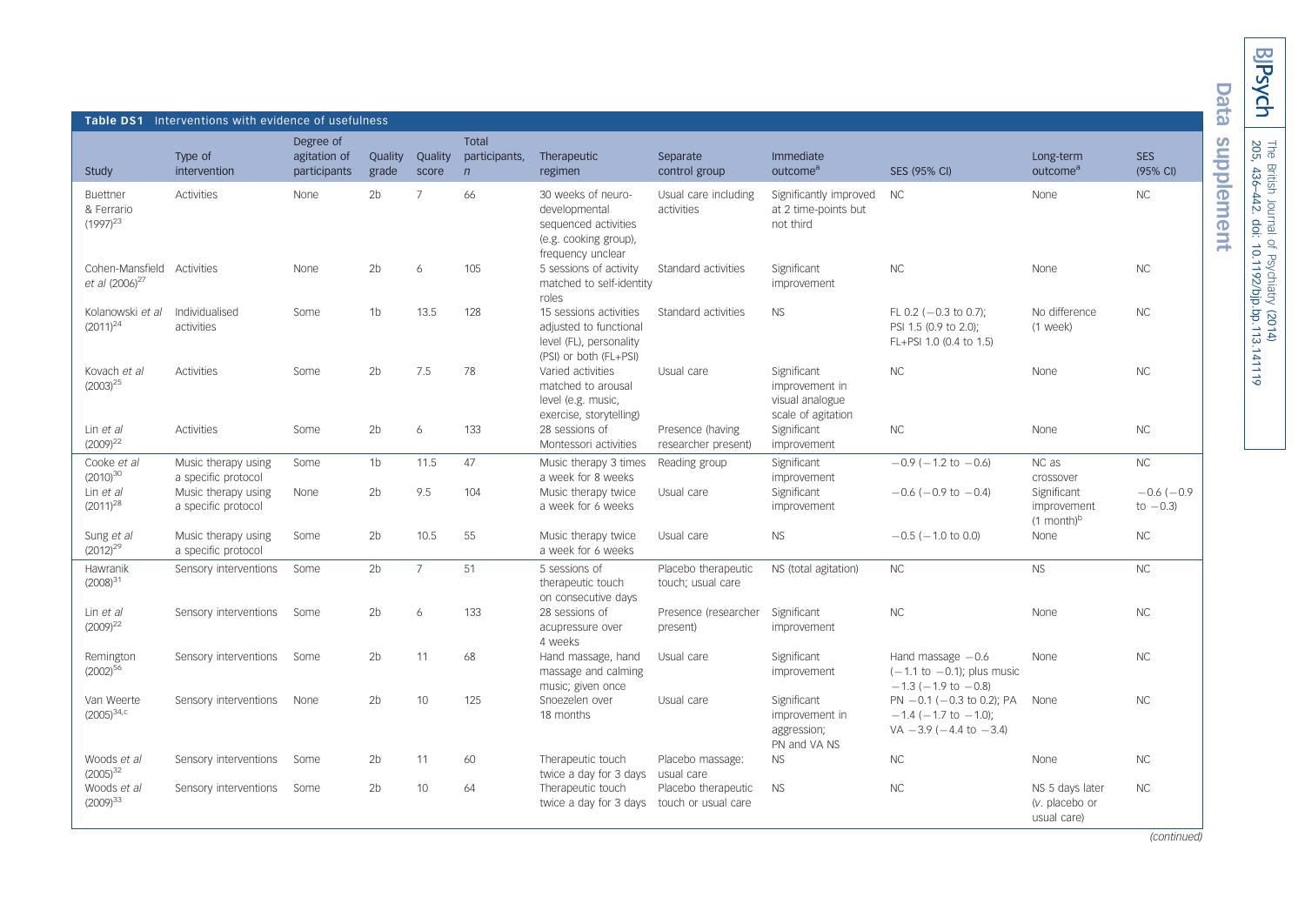|                                         | Table DS1 Interventions with evidence of usefulness (continued) |                                           |                  |                  |                                          |                                                                                                                     |                                   |                                                                                                     |                                                                                       |                                                                                                         |                                                                                                           |
|-----------------------------------------|-----------------------------------------------------------------|-------------------------------------------|------------------|------------------|------------------------------------------|---------------------------------------------------------------------------------------------------------------------|-----------------------------------|-----------------------------------------------------------------------------------------------------|---------------------------------------------------------------------------------------|---------------------------------------------------------------------------------------------------------|-----------------------------------------------------------------------------------------------------------|
| Study                                   | Type of<br>intervention                                         | Degree of<br>agitation of<br>participants | Quality<br>grade | Quality<br>score | Total<br>participants,<br>$\overline{n}$ | Therapeutic<br>regimen                                                                                              | Separate<br>control group         | Immediate<br>outcome <sup>a</sup>                                                                   | SES (95% CI)                                                                          | Long-term<br>outcome <sup>a</sup>                                                                       | <b>SES</b><br>(95% CI)                                                                                    |
| Chenoweth<br>et al (2009) <sup>35</sup> | Person-centred care<br>and communication<br>skills              | Significant                               | 1 <sub>b</sub>   | 11.5             | 180                                      | Training plus 2 site<br>visits and telephone-<br>based supervision                                                  | Usual care                        | Significant<br>improvement in<br>restraint use; PRN<br>and care recipient<br>quality of life NS     | $-1.8$ ( $-1.9$ to $-1.6$ )                                                           | Significant<br>improvement<br>(8 weeks) <sup>b</sup>                                                    | $-2.2$ ( $-2.4$ )<br>to $-2.0$ )                                                                          |
| Deudon et al<br>$(2009)^{36}$           | Person-centred care<br>and communication<br>skills              | Not specific                              | 2 <sub>b</sub>   | 7.5              | 306                                      | Training including<br>issuing Staff Instruction<br>Cards on BPSD,<br>ongoing support                                | Usual care                        | Significant<br>improvement                                                                          | $-0.32$ ( $-0.48$ to $-0.16$ )                                                        | Significant<br>improvement (20<br>weeks) <sup>b</sup>                                                   | $-0.3(-0.5)$<br>to $-0.2$ )                                                                               |
| McCallion et al<br>$(1999)^{38}$        | Person-centred care<br>and communication<br>skills              | Some                                      | 1 <sub>b</sub>   | 10               | 66                                       | Nursing assistants<br>delivered<br>7 communication-<br>focused sessions to<br>family caregiver,<br>with supervision | Usual care                        | Verbal agitation,<br>physical<br>non-aggression and<br>irritability improved;<br>aggression did not | PN $-0.2$ ( $-0.6$ to 0.1);<br>VA $-0.1$ ( $-0.4$ to 0.3);<br>PA 0.0 ( $-0.3$ to 0.4) | Only verbal<br>aggression and<br>irritability remained<br>significant<br>$(3$ months) <sup>b</sup>      | $PN -0.6$<br>$(-1.0)$<br>$-0.3$ ; VA<br>$-0.7$ ( $-1.0$ )<br>to $-0.3$ ;<br>PA 0.1 $(-0.3)$<br>to $0.4$ ) |
| McCallion et al<br>$(1999)^{37}$        | Person-centred care<br>and communication<br>skills              | Some                                      | 2 <sub>b</sub>   | 6                | 105                                      | Communication skills<br>training with ongoing<br>support                                                            | Partial crossover<br>- usual care | Significant<br>improvement in<br>all agitation                                                      | $-0.4$ ( $-0.7$ to $-0.2$ )                                                           | Significant<br>improvement:<br>physical restraints<br>improved, PRN<br>worsened (6 months) <sup>b</sup> | $-0.2$ ( $-0.5$ )<br>to $0.1$                                                                             |
| Sloane et al<br>$(2004)^{39}$           | Person-centred care<br>and communication<br>skills              | None                                      | 2 <sub>b</sub>   | 6                | 73                                       | Trained in person-<br>centred bathing/towel<br>bath with support<br>implementing                                    | Crossover - usual<br>care         | Significant<br>improvement for<br>both showering<br>and towel bath<br>conditions                    | <b>NC</b>                                                                             | None                                                                                                    | <b>NC</b>                                                                                                 |
| Chenoweth et al<br>$(2009)^{35}$        | Dementia care<br>mapping                                        | Significant                               | 1 <sub>b</sub>   | 11.5             | 191                                      | 12 h dementia care<br>mapping plus support<br>implementing                                                          | Usual care                        | Significant<br>improvement.<br>PRN, quality of life<br>and restraint NS                             | $-1.4$ ( $-1.5$ to $-1.3$ )                                                           | Significant improve-<br>ment. PRN and<br>restraint NS (4<br>months) <sup>b</sup>                        | $-1.5$ ( $-1.6$ )<br>to $-1.3$ )                                                                          |

BPSD, Behavioural and Psychological Symptoms of Dementia; FL, (matched to) functional level; NC, not calculable; NS, not significant, PSI, (matched to) interest only; PA, physical aggression; PN, physical non-aggression; P

b. Original paper used a random effects model, a marginal model based on generalised estimating equations or repeated-measures analysis of variance/covariance.<br>c. Majority but not all participants were randomised. We were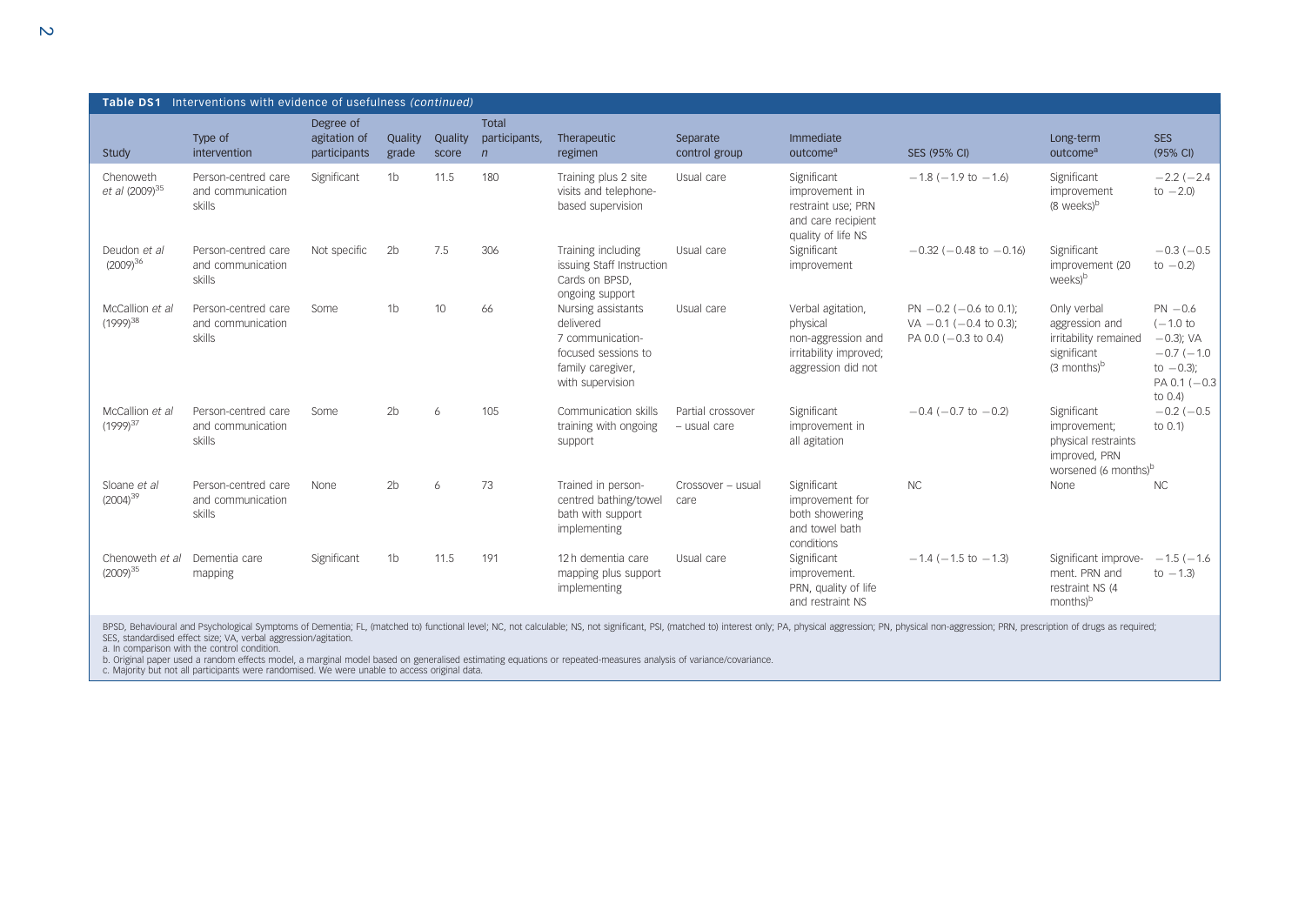| Degree of<br>agitation for<br><b>Total</b><br>Quality<br>Quality<br><b>SES</b><br>participation<br>patients,<br>Therapeutic<br>Immediate<br>Type of<br>Separate<br>Long-term<br>intervention<br>in the study<br>grade<br>outcome<br>SES (95% CI)<br>Study<br>score<br>$\overline{n}$<br>regimen<br>control group<br>outcome<br>2 <sub>b</sub><br>92<br>Ancoli-Israel et al<br>Light therapy<br>Significant<br>6<br>2h daily light therapy<br>Placebo red light<br>Verbal agitation<br>$-2.0$ ( $-2.4$ to $-1.6$ )<br>None <sup>a</sup><br>$(2003)^{40}$<br>for 10 days (a.m.<br>worsened<br>to $0.1$ )<br>during a.m.<br>or $p.m.$ )<br>Burns et al (2009) <sup>41</sup><br>Light therapy<br>1 <sub>b</sub><br>12.5<br>48<br>2h daily light therapy<br>Standard light<br><b>NS</b><br>NS (4 weeks) <sup>a</sup><br>Some<br>$-0.2$ ( $-0.6$ to 0.2)<br>to $0.2$ )<br>for 2 weeks<br>2 <sub>b</sub><br>70<br>NC<br>Dowling et al<br>6<br>Similar activities<br>Significantly<br>Light therapy<br>Some<br>Activities in brightly lit<br>p.m. light 4.0 (3.1 to 4.9);<br>None<br>$(2007)^{42}$<br>area (outside/lightbox)<br>in a non-brightly<br>a.m. light 7.0 (5.8 to 8.3)<br>worsened<br>1 h/day for 10 weeks<br>(NPI)<br>lit area<br>Significant<br>Ballard et al<br>Significant<br>2 <sub>b</sub><br>72<br>56 sessions of<br>Odourless sunflower<br><b>NC</b><br>Aromatherapy<br>6<br>None<br>None<br>$(2002)^{43}$<br>Melissa oil massage<br>oil<br>improvement<br>94<br>1 <sub>b</sub><br>12.5<br>Placebo aromatherapy NS<br>NC<br>Burns et al<br>Significant<br>168 sessions aroma-<br>None<br>None<br>Aromatherapy<br>$(2011)^{44}$<br>therapy massage (plus massage (plus<br>placebo/donepezil)<br>placebo/donepezil)<br>Training family<br>1b<br>11.5<br>65<br>Given non-behavioural NR<br>NS agitation and<br>Gormley et al<br>Some<br>4 sessions training<br>None<br>$(2001)^{45}$<br>advice and signposting<br>caregiver burden (2<br>caregivers in BMT<br><b>BMT</b><br>weeks) <sup>a</sup><br>(RAGE)<br>Teri et al (2000),<br>Training family<br>1 <sub>b</sub><br>11<br>77<br>Placebo medication<br>NS (agitation,<br><b>NC</b><br>NC<br>Significant<br>11 sessions training<br>NS (3, 6 and 12<br><b>BMT</b><br>(we did not consider<br>Weiner et al<br>caregivers in BMT<br>caregiver burden)<br>months)<br>$(2002)^{46,57}$<br>psychotropic<br>(short- and<br>medication group)<br>long-term effects)<br>2 <sub>b</sub><br>8<br>59<br>Huang et al<br>Training family<br>2 home and<br>Written educational<br>Unclear (3 months)<br>Significant<br>Unclear as baseline/<br>$-0.3$ ( $-0.6$ to $-0.0$ ) | (95% CI)<br>$-0.3(-0.6)$         |
|------------------------------------------------------------------------------------------------------------------------------------------------------------------------------------------------------------------------------------------------------------------------------------------------------------------------------------------------------------------------------------------------------------------------------------------------------------------------------------------------------------------------------------------------------------------------------------------------------------------------------------------------------------------------------------------------------------------------------------------------------------------------------------------------------------------------------------------------------------------------------------------------------------------------------------------------------------------------------------------------------------------------------------------------------------------------------------------------------------------------------------------------------------------------------------------------------------------------------------------------------------------------------------------------------------------------------------------------------------------------------------------------------------------------------------------------------------------------------------------------------------------------------------------------------------------------------------------------------------------------------------------------------------------------------------------------------------------------------------------------------------------------------------------------------------------------------------------------------------------------------------------------------------------------------------------------------------------------------------------------------------------------------------------------------------------------------------------------------------------------------------------------------------------------------------------------------------------------------------------------------------------------------------------------------------------------------------------------------------------------------------------------------------------------------------------------------------------------------------------------------------------------------------------------------------------------------------------------------------------------|----------------------------------|
|                                                                                                                                                                                                                                                                                                                                                                                                                                                                                                                                                                                                                                                                                                                                                                                                                                                                                                                                                                                                                                                                                                                                                                                                                                                                                                                                                                                                                                                                                                                                                                                                                                                                                                                                                                                                                                                                                                                                                                                                                                                                                                                                                                                                                                                                                                                                                                                                                                                                                                                                                                                                                        |                                  |
|                                                                                                                                                                                                                                                                                                                                                                                                                                                                                                                                                                                                                                                                                                                                                                                                                                                                                                                                                                                                                                                                                                                                                                                                                                                                                                                                                                                                                                                                                                                                                                                                                                                                                                                                                                                                                                                                                                                                                                                                                                                                                                                                                                                                                                                                                                                                                                                                                                                                                                                                                                                                                        |                                  |
|                                                                                                                                                                                                                                                                                                                                                                                                                                                                                                                                                                                                                                                                                                                                                                                                                                                                                                                                                                                                                                                                                                                                                                                                                                                                                                                                                                                                                                                                                                                                                                                                                                                                                                                                                                                                                                                                                                                                                                                                                                                                                                                                                                                                                                                                                                                                                                                                                                                                                                                                                                                                                        | $-0.3(-0.7)$                     |
|                                                                                                                                                                                                                                                                                                                                                                                                                                                                                                                                                                                                                                                                                                                                                                                                                                                                                                                                                                                                                                                                                                                                                                                                                                                                                                                                                                                                                                                                                                                                                                                                                                                                                                                                                                                                                                                                                                                                                                                                                                                                                                                                                                                                                                                                                                                                                                                                                                                                                                                                                                                                                        |                                  |
|                                                                                                                                                                                                                                                                                                                                                                                                                                                                                                                                                                                                                                                                                                                                                                                                                                                                                                                                                                                                                                                                                                                                                                                                                                                                                                                                                                                                                                                                                                                                                                                                                                                                                                                                                                                                                                                                                                                                                                                                                                                                                                                                                                                                                                                                                                                                                                                                                                                                                                                                                                                                                        |                                  |
|                                                                                                                                                                                                                                                                                                                                                                                                                                                                                                                                                                                                                                                                                                                                                                                                                                                                                                                                                                                                                                                                                                                                                                                                                                                                                                                                                                                                                                                                                                                                                                                                                                                                                                                                                                                                                                                                                                                                                                                                                                                                                                                                                                                                                                                                                                                                                                                                                                                                                                                                                                                                                        |                                  |
|                                                                                                                                                                                                                                                                                                                                                                                                                                                                                                                                                                                                                                                                                                                                                                                                                                                                                                                                                                                                                                                                                                                                                                                                                                                                                                                                                                                                                                                                                                                                                                                                                                                                                                                                                                                                                                                                                                                                                                                                                                                                                                                                                                                                                                                                                                                                                                                                                                                                                                                                                                                                                        | $-0.6$ ( $-1.0$ )<br>to $-0.2$ ) |
|                                                                                                                                                                                                                                                                                                                                                                                                                                                                                                                                                                                                                                                                                                                                                                                                                                                                                                                                                                                                                                                                                                                                                                                                                                                                                                                                                                                                                                                                                                                                                                                                                                                                                                                                                                                                                                                                                                                                                                                                                                                                                                                                                                                                                                                                                                                                                                                                                                                                                                                                                                                                                        |                                  |
| $(2003)^{48}$<br>13 telephone<br>caregivers in CBT<br>materials and social<br>change scores not<br>to $1.1$ )<br>analysed; significantly<br>consultations<br>telephone calls<br>different at $T_2$                                                                                                                                                                                                                                                                                                                                                                                                                                                                                                                                                                                                                                                                                                                                                                                                                                                                                                                                                                                                                                                                                                                                                                                                                                                                                                                                                                                                                                                                                                                                                                                                                                                                                                                                                                                                                                                                                                                                                                                                                                                                                                                                                                                                                                                                                                                                                                                                                     | $-0.2$ ( $-0.5$ )                |
| 2 <sub>b</sub><br>$\overline{7}$<br>93<br>Wright et al<br>Training family<br>Significant<br>3 home and<br>Usual care<br><b>NS</b><br><b>NC</b><br>NS agitation, care-<br><b>NC</b><br>$(2001)^{47}$<br>2 telephone<br>giver wellbeing<br>caregivers in CBT<br>(9 months)<br>consultations training<br>CBT                                                                                                                                                                                                                                                                                                                                                                                                                                                                                                                                                                                                                                                                                                                                                                                                                                                                                                                                                                                                                                                                                                                                                                                                                                                                                                                                                                                                                                                                                                                                                                                                                                                                                                                                                                                                                                                                                                                                                                                                                                                                                                                                                                                                                                                                                                              |                                  |
| 2 <sub>b</sub><br>6.5<br>112<br><b>NC</b><br>NC<br>Eggermont et al<br>Exercise<br>30 sessions<br>Social visit, outside<br>NS (restlessness)<br>NS (7 weeks)<br>None<br>$(2010)^{58}$<br>of walking                                                                                                                                                                                                                                                                                                                                                                                                                                                                                                                                                                                                                                                                                                                                                                                                                                                                                                                                                                                                                                                                                                                                                                                                                                                                                                                                                                                                                                                                                                                                                                                                                                                                                                                                                                                                                                                                                                                                                                                                                                                                                                                                                                                                                                                                                                                                                                                                                     |                                  |
| 2 <sub>b</sub><br>8<br>146<br><b>NS</b><br>Training programmes<br>Whole staff ethos<br>Usual care<br><b>NC</b><br>None<br>None<br>Finnema et al<br>None<br>$(2005)^{50}$<br>for paid caregivers<br>training, selected staff<br>without supervision<br>intensive training, groups<br>and supervision on<br>emotion-oriented care                                                                                                                                                                                                                                                                                                                                                                                                                                                                                                                                                                                                                                                                                                                                                                                                                                                                                                                                                                                                                                                                                                                                                                                                                                                                                                                                                                                                                                                                                                                                                                                                                                                                                                                                                                                                                                                                                                                                                                                                                                                                                                                                                                                                                                                                                        |                                  |
| Training programmes<br>2 <sub>b</sub><br>6.5<br>91<br>Non-verbal<br>Educational training<br><b>NC</b><br>NS (9, 12, 15 weeks) NC<br>Magai et al<br>None<br><b>NS</b><br>$(2002)^{49}$<br>communication skills<br>for paid caregivers<br>(placebo), usual care<br>without supervision<br>training, no supervision (control)                                                                                                                                                                                                                                                                                                                                                                                                                                                                                                                                                                                                                                                                                                                                                                                                                                                                                                                                                                                                                                                                                                                                                                                                                                                                                                                                                                                                                                                                                                                                                                                                                                                                                                                                                                                                                                                                                                                                                                                                                                                                                                                                                                                                                                                                                             | (continued)                      |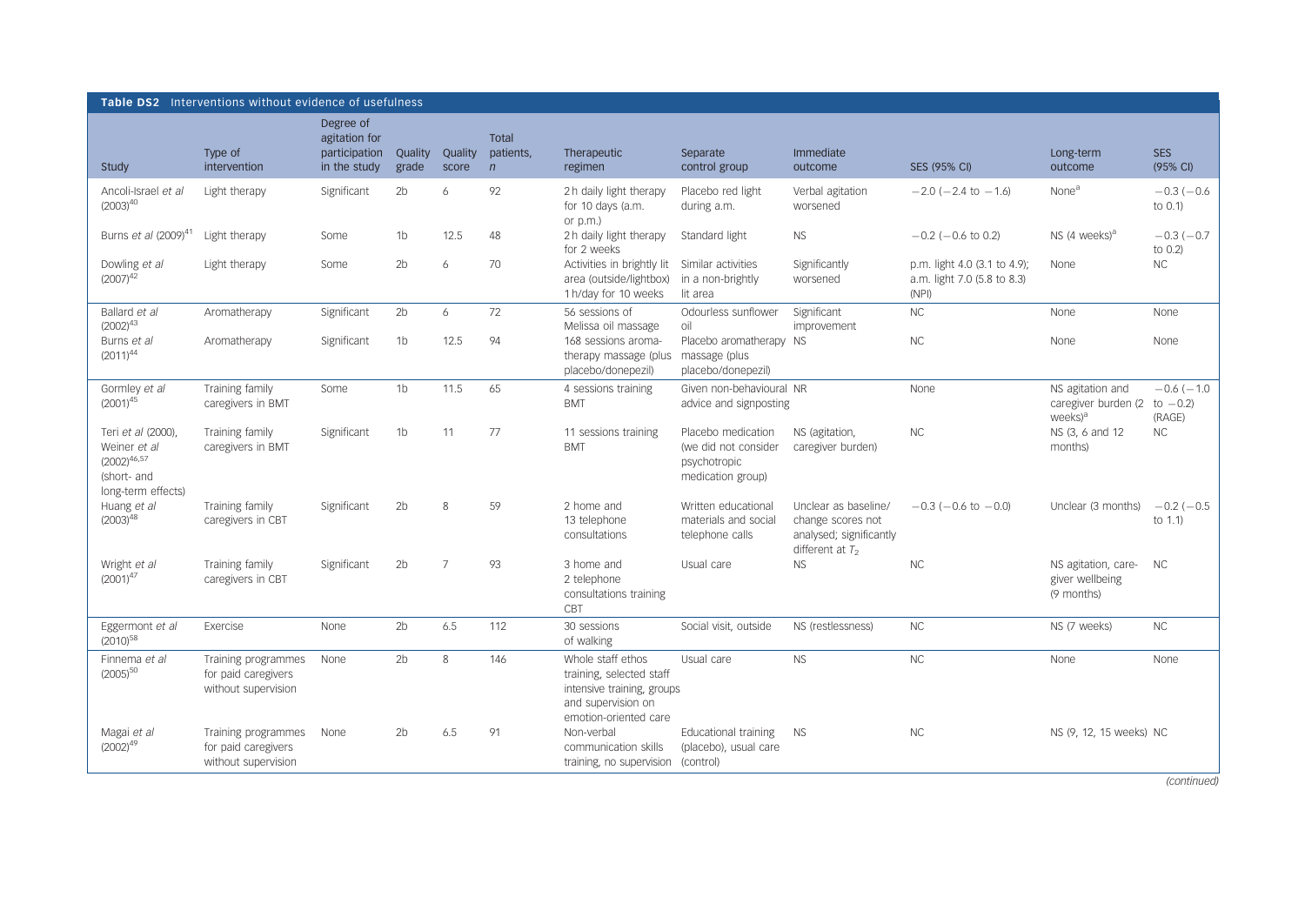|                                | <b>Table DS2</b> Interventions without evidence of usefulness (continued)      |                                                             |                  |                  |                                  |                                                                                              |                                                      |                      |                         |                      |                        |
|--------------------------------|--------------------------------------------------------------------------------|-------------------------------------------------------------|------------------|------------------|----------------------------------|----------------------------------------------------------------------------------------------|------------------------------------------------------|----------------------|-------------------------|----------------------|------------------------|
| <b>Study</b>                   | Type of<br>intervention                                                        | Degree of<br>agitation for<br>participation<br>in the study | Quality<br>grade | Quality<br>score | Total<br>patients,<br>$\sqrt{n}$ | <b>Therapeutic</b><br>regimen                                                                | Separate<br>control group                            | Immediate<br>outcome | SES (95% CI)            | Long-term<br>outcome | <b>SES</b><br>(95% CI) |
| Beck et al<br>$(2002)^{52}$    | Other: mix of ADL,<br>communication skills<br>and psychosocial activ-<br>ities | Some                                                        | 2 <sub>b</sub>   |                  | 96                               | 60 sessions<br>promoting functional<br>independence,<br>psychosocial<br>Intervention or both | Social contact<br>(placebo), usual<br>care (control) | <b>NS</b>            | <b>NC</b>               | NS (1, 2 months)     | <b>NC</b>              |
| Hong (2011) <sup>59</sup>      | As above                                                                       | None                                                        | 2 <sub>b</sub>   |                  | 55                               | Culturally familiar<br>environment from<br>youth with sensory<br>activities                  | Same familiar<br>environment but<br>no activities    | <b>NS</b>            | $-0.3$ ( $-0.7$ to 0.1) | None                 | 2 NC                   |
| Camberg et al<br>$(1999)^{51}$ | Simulated presence                                                             | Not specified 2b                                            |                  | 8                | 54                               | Simulated presence<br>tape at least twice<br>a day while care<br>recipient agitated          | Crossover - neutral<br>tape (placebo),<br>usual care | NS (total agitation) | <b>NC</b>               | None                 | <b>NC</b>              |
|                                |                                                                                |                                                             |                  |                  |                                  |                                                                                              |                                                      |                      |                         |                      |                        |

ADL, activities of daily living; BMT, behavioural management therapy; CBT, cognitive–behavioural therapy; CMAI, Cohen-Mansfield Agitation Inventory; NC, not calculable; NPI, Neuropsychiatric Inventory; NR, not reported; NS